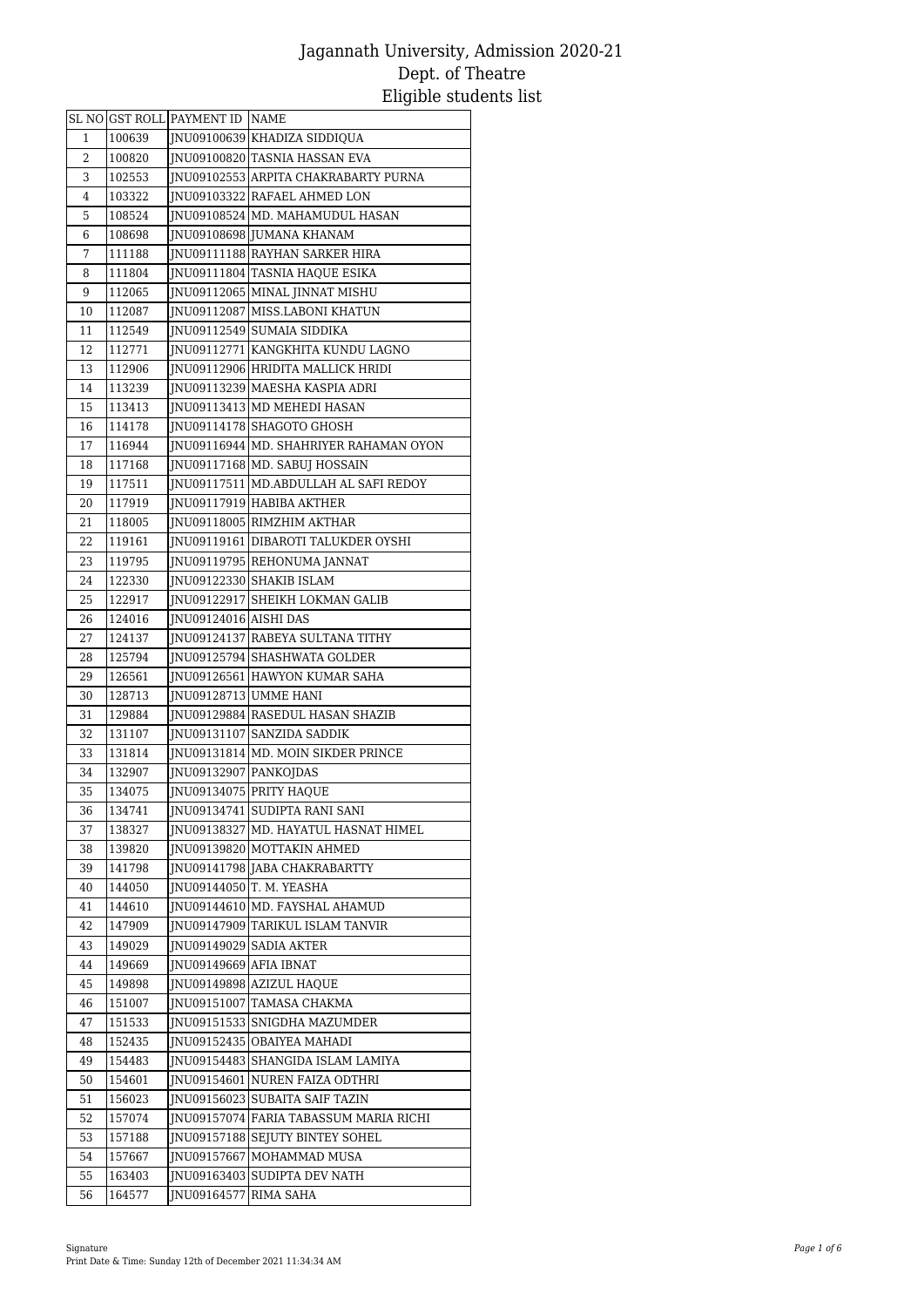| 57       | 164724           |                          | JNU09164724 MOST. MARUFA AFRIN                                   |
|----------|------------------|--------------------------|------------------------------------------------------------------|
| 58       | 165195           |                          | JNU09165195 TASNIM KHANAM                                        |
| 59       | 165274           |                          | JNU09165274 REHNUMA RAHMAN SRISHTY                               |
| 60       | 166066           |                          | JNU09166066 MST. NAUSHIN SHARMILI URBASHI                        |
| 61       | 166808           |                          | JNU09166808 SANZIDA ALAM                                         |
| 62       | 167000           |                          | JNU09167000 MD. TAMZID REZA ROWNOK                               |
| 63       | 167296           |                          | JNU09167296 ROBIUL AWAL                                          |
| 64       | 167661           |                          | JNU09167661 ANWESHA MOHANTA                                      |
| 65       | 168981           |                          | JNU09168981 MD. ASHRAFUL ISLAM                                   |
| 66       | 170221           |                          | JNU09170221 SULTANA NAHAR KATHA                                  |
| 67       | 170416           |                          | JNU09170416 MD. NAHID HASAN                                      |
| 68       | 170468           |                          | JNU09170468 MD. SAMIM REZA EFTY                                  |
| 69       | 171307           |                          | JNU09171307 SABUJ BISWAS                                         |
| 70       | 171794           | JNU09171794 JESIKA JEBIN |                                                                  |
| 71       | 173488           |                          | JNU09173488 ANIK CHANDRA MOHANTA                                 |
| 72       | 174354           |                          | JNU09174354 SADMAN SHOUMIK SIAM                                  |
| 73       | 176642           |                          | JNU09176642 MOINUL ISLAM SIYAM                                   |
| 74       | 176788           |                          | JNU09176788 SHRABAN ROY                                          |
| 75       | 177129           |                          | JNU09177129 MD. TANJIM HOSSAIN                                   |
| 76       | 177453           |                          | JNU09177453 MD. ZUNAED ISLAM                                     |
| 77       | 178318           |                          | JNU09178318 TANJIN TABASSUM ROJA                                 |
| 78       | 179847           |                          | JNU09179847 MADHURI DAS POOJA                                    |
| 79       | 182043           |                          | JNU09182043 MD. JOWELL BADSHA                                    |
| 80       | 183579           |                          | JNU09183579 SAMIYA LARA MOWMITA                                  |
| 81       | 185806           |                          | JNU09185806 MEHREEN TABASSUM BARI SUDEEPA                        |
| 82       | 185902           |                          | JNU09185902 SUMAYA RASHID OMI                                    |
| 83       | 186777           |                          | JNU09186777 KAJAL KARMAKAR                                       |
| 84       | 187259           |                          | JNU09187259 SANJIDA AKTER                                        |
| 85       | 187570           | JNU09187570 LINDA SAHA   |                                                                  |
| 86       | 187734           |                          | JNU09187734 MST. FARHANA                                         |
| 87       | 190448           |                          | JNU09190448 MD. ALIF REZA SHIMANTO                               |
| 88       | 191033           |                          | JNU09191033 ISRAT JAHAN MORIOM                                   |
| 89       | 191879           |                          | JNU09191879 ABHIJIT KUMAR DHAR                                   |
| 90       | 192393           |                          | JNU09192393 MD. INZAMUL HASAN                                    |
| 91       | 192989           |                          | JNU09192989 MD. NAYEEMUR NEWAZ RATUL                             |
| 92       | 193090           |                          | JNU09193090 HASIBUL HASAN                                        |
| 93       | 195052           |                          | JNU09195052 SRIJOYEE SAHA RAYA                                   |
| 94       | 195822           |                          | JNU09195822 HORA JANNAT                                          |
| 95       | 196935           |                          | JNU09196935 ANGKUR SARKER RUDRA<br>INU09199663 MD. SAMIUL BASHIR |
| 96       | 199663           |                          | INU09200576 SUMIT RONJON ROY                                     |
| 97       | 200576<br>200695 |                          | JNU09200695 MD. MASUM BILLAH                                     |
| 98<br>99 | 201061           |                          | JNU09201061 MD. SHAHZADA SAGOR                                   |
| 100      | 203646           | JNU09203646 MUMU DEB     |                                                                  |
| 101      | 204635           |                          | JNU09204635 FOUZIA CHOWDHURY                                     |
| 102      | 205279           |                          | JNU09205279 PRANTIKA BHOWMIK                                     |
| 103      | 205388           |                          | INU09205388 ANAMIKA DEB PURBA                                    |
| 104      | 206284           |                          | JNU09206284 AGRODUTI SNEHA                                       |
| 105      | 207089           |                          | JNU09207089 SURUJ CHANDRA RAY                                    |
| 106      | 207999           |                          | JNU09207999 LIMON ISLAM                                          |
| 107      | 208113           |                          | JNU09208113 MD. NAFIUN NABIL TASSIN                              |
| 108      | 209078           |                          | JNU09209078 MAHIMA ALOM SUSME                                    |
| 109      | 209092           |                          | JNU09209092 ARPITA GHOSH CHOWDHURY                               |
| 110      | 209290           |                          | JNU09209290 LAMEYA AHAMED                                        |
| 111      | 209477           |                          | JNU09209477 MST. FERDOUSI KHATUN JIM                             |
| 112      | 210889           |                          | JNU09210889 MD. NASMUS SHAKIB TURJO                              |
| 113      | 211139           |                          | JNU09211139 RIADUL ISLAM                                         |
|          |                  |                          |                                                                  |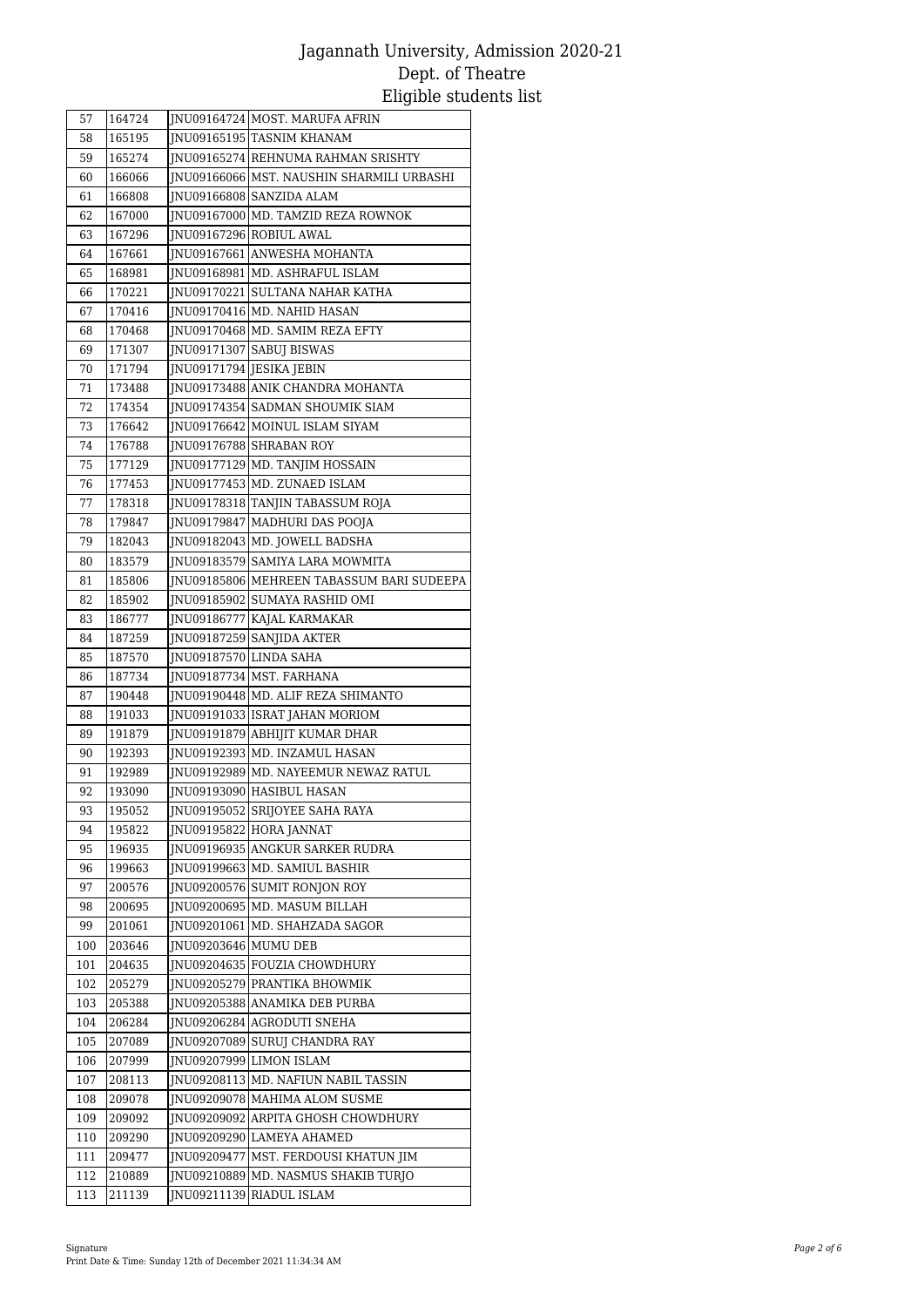| 114        | 212353           |                              | JNU09212353 FARJANA BEGUM                                |
|------------|------------------|------------------------------|----------------------------------------------------------|
| 115        | 213422           |                              | JNU09213422 ADITYA SHAFY CHANDRA                         |
| 116        | 213755           |                              | JNU09213755 MD. WASHIM AKRAM                             |
| 117        | 214125           |                              | JNU09214125 MD. ANOWAR HOSSAIN                           |
| 118        | 214927           |                              | JNU09214927 TANJILA KHATUN                               |
| 119        | 217097           |                              | JNU09217097 JANNATUL MAWA MIM                            |
| 120        | 217310           |                              | JNU09217310 MOST. HABIBA SULTANA TISHA                   |
| 121        | 217949           | JNU09217949 KHUSHI ROY       |                                                          |
| 122        | 219293           |                              | JNU09219293 MD. ASIF SHAHRIAR ADON                       |
| 123        | 219947           |                              | JNU09219947 MOST. SADIA FARHANA SAMMI                    |
| 124        | 221031           |                              | JNU09221031 MD. NURHASAN MIA                             |
| 125        | 221281           |                              | JNU09221281 MD. MAEEN -OR -RASHID                        |
| 126        | 221361           |                              | JNU09221361 MD. SAZZAD HOSSAIN                           |
| 127        | 221538           |                              | JNU09221538 SOBAHAN AHMED                                |
| 128        | 223091           |                              | JNU09223091   MD. AMIR HAMZA BHUIYAN                     |
| 129        | 227417           |                              | JNU09227417 REJWANA MASUM MAHI                           |
| 130        | 227833           |                              | JNU09227833 MITHILA FARJANA MOON                         |
| 131        | 300808           |                              | JNU09300808 MST. TASHFIAH TAHCHIN                        |
| 132        | 300949           |                              | JNU09300949 SANGITA KARMOKAR                             |
| 133        | 301829           |                              | JNU09301829 UMA DABI SARKER                              |
| 134        | 301889           |                              | JNU09301889 TANZILA AFRIN                                |
| 135        | 302924           |                              | JNU09302924 RAZU BISWAS                                  |
| 136        | 303334           |                              | INU09303334 KAZI SAKLAEN MUSTAK                          |
| 137        | 303399           |                              | JNU09303399 SUDIPTO ADHIKARY                             |
| 138        | 303424           |                              | JNU09303424 MD. HASIN MUHIB USHAS                        |
| 139        | 307235           |                              | JNU09307235 MITUN CHANDRA DAS                            |
| 140        | 307935           |                              | JNU09307935 JARIN RASHINE PROVA                          |
| 141        | 308021           |                              | JNU09308021 HABIBA AKTER SHOHANI                         |
| 142        | 308919           | <b>INU09308919 SUPTI DAS</b> |                                                          |
| 143        | 309262           | JNU09309262 ALVA AKTER       |                                                          |
| 144        | 309792           |                              | JNU09309792 MD. RAJIB BISWAS                             |
| 145        | 311270           |                              | JNU09311270 NISHAT RAHMAN ORPA                           |
| 146        | 311957           |                              | JNU09311957 SAZID HASAN                                  |
| 147        | 312279           |                              | JNU09312279 RENGTHI MRU                                  |
| 148        | 312474           |                              | JNU09312474 MD. TANVIR ISLAM TAREK                       |
| 149<br>150 | 312688<br>312911 |                              | JNU09312688 MD.MAEN UDDIN<br>JNU09312911 MD. TAKRIM MIAH |
|            |                  |                              |                                                          |
| 151        | 312996           |                              | JNU09312996 MD. MUSHFIQUR RAHMAN                         |
| 152        | 313383           |                              | JNU09313383 NOSHIN NANZIBA KATHOK                        |
| 153<br>154 | 313406<br>313446 |                              | JNU09313406 FARIHA AKMAM<br>JNU09313446 ZANNATUN FERDOUS |
| 155        | 313635           |                              | JNU09313635 JINIA AKTER SWEETY                           |
| 156        | 313874           |                              | JNU09313874 PROGGA PAROMITA PUJA                         |
| 157        | 314144           |                              | INU09314144 MOST. MAHABUBA KHATUN                        |
| 158        | 314974           |                              | JNU09314974 RAKESHWAR ROY                                |
| 159        | 316195           |                              | INU09316195 MD. ABDUR RAUF                               |
| 160        | 316581           |                              | INU09316581 MD. MIZANUR RAHMAN                           |
| 161        | 317548           |                              | JNU09317548 SHAPON ROY                                   |
| 162        | 317551           |                              | INU09317551 PROFULLO CHANDRA                             |
| 163        | 317965           | JNU09317965                  | <b>GOUTAM CHANDRO ROY</b>                                |
| 164        | 318081           |                              | JNU09318081   MD. SAROWAR HOSEN SHAGOR                   |
| 165        | 318494           |                              | JNU09318494 MD. SHAKIL PRODHAN                           |
| 166        | 318572           | JNU09318572                  | <b>GOUTOM BABU</b>                                       |
| 167        | 318850           |                              | JNU09318850 MD. RUMON ISLAM                              |
| 168        | 319380           | JNU09319380                  | SAJIBUL HAQUE                                            |
| 169        | 319412           | JNU09319412                  | MD. TAUFIQUR RAHMAN TOHA                                 |
| 170        | 319537           | JNU09319537                  | <b>JIBON KRISHNA</b>                                     |
|            |                  |                              |                                                          |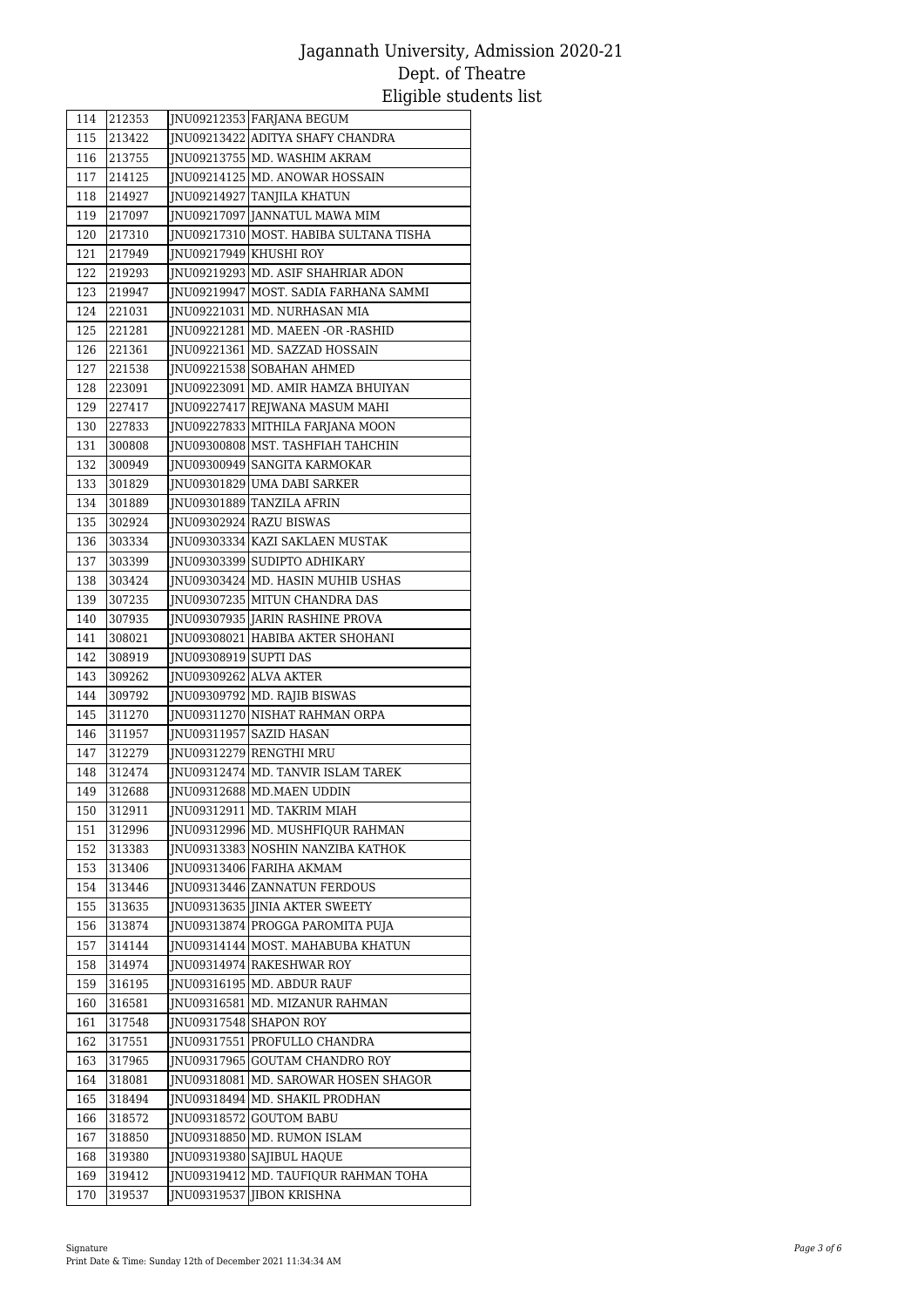| 171        | 321890           |                        | JNU09321890 MD. SOMRAT SHEIKH               |
|------------|------------------|------------------------|---------------------------------------------|
| 172        | 322455           |                        | JNU09322455 MD. RAKIBUL HASSAN RIDAY        |
| 173        | 322533           |                        | JNU09322533   MAHBUBA AKTER                 |
| 174        | 323239           |                        | JNU09323239 MD: IBN SINA YOUNUS             |
| 175        | 323770           |                        | JNU09323770 TANJIM HABIB LOBA               |
| 176        | 323803           |                        | JNU09323803 ROXANA AKTER SAIMA              |
| 177        | 323851           |                        | JNU09323851 ISRAT JAHAN MAYNA               |
| 178        | 324061           |                        | JNU09324061 JAYA CHAKMA                     |
| 179        | 324630           |                        | JNU09324630 NONDITA SAHA                    |
| 180        | 324766           |                        | JNU09324766 RAINA TASMIM                    |
| 181        | 324981           |                        | JNU09324981   MD. JANNATUL FERDOUS SHONGRAM |
| 182        | 325307           |                        | INU09325307 SHOVAN CHAKRA BORTY             |
| 183        | 325438           |                        | JNU09325438 SUDIP BISWAS                    |
| 184        | 326033           |                        | JNU09326033 MST. SABIA SULTANA              |
| 185        | 326969           |                        | JNU09326969 HRISHITA PAUL                   |
| 186        | 327042           |                        | JNU09327042 MD. GALIB ISTIAK NISHAN         |
| 187        | 327889           |                        | JNU09327889 MOST. RABEYA BASRY              |
| 188        | 328370           |                        | INU09328370 MD. MAHEDI HASAN ANTOR          |
| 189        | 328429           |                        | JNU09328429 MD. NURNABI                     |
| 190        | 328574           |                        | JNU09328574 MD. SUJON ISLAM                 |
| 191        | 331472           |                        | JNU09331472 UPAMA DAS MUNNI                 |
| 192        | 332818           |                        | JNU09332818 RAYHAN UDDIN NAHIN              |
| 193        | 332857           |                        | JNU09332857 KAWCHER HOSSAIN                 |
| 194        | 334224           |                        | INU09334224 ETY ISLAM RUMA                  |
| 195        | 334578           |                        | JNU09334578 WAHIRA AHAMED                   |
| 196        | 334589           |                        | JNU09334589 HALIMA TUS SADIYA               |
| 197        | 334599           |                        | JNU09334599 AFRUJA AKTER BRISTY             |
| 198        | 334987           |                        | INU09334987 SHAMIMA FERDOSHI SAMANTA        |
| 199        | 335188           |                        | JNU09335188 TASKIA TAHSIN                   |
| 200        | 335349           |                        | JNU09335349 NURA JANNAT SUMAIYA             |
| 201        | 336063<br>337362 | JNU09337362 RAYHAN MIA | JNU09336063 FARHANA YESMIN                  |
| 202<br>203 | 337620           |                        | JNU09337620 MD. RAIHAN ULLAH AL SALAM       |
| 204        | 337757           |                        | JNU09337757 TANVIR IMTIAZ AOTUL             |
| 205        | 337859           |                        | JNU09337859 MD. ISMAIL SORDAR               |
| 206        | 337979           |                        | JNU09337979 PALOK KUMER SAHA                |
| 207        | 338082           | JNU09338082 SOMIYA     |                                             |
| 208        | 338273           |                        | JNU09338273 AKASH RAJBONGSHI                |
| 209        | 338489           |                        | JNU09338489 KANAK SUTRADHAR                 |
| 210        | 338990           |                        | JNU09338990 MD. GOLAM RASUL                 |
| 211        | 339208           |                        | JNU09339208 MD. SHAKHAWAT HOSSAN SHAWAN     |
| 212        | 339846           |                        | JNU09339846 MUGDHA ANAN                     |
| 213        | 339965           |                        | JNU09339965 MD. ASADULLAH AL MAHAMUD        |
| 214        | 340234           |                        | JNU09340234 RIAJUL MURSHED MUAJ             |
| 215        | 341259           |                        | JNU09341259 MD. MOSTAKIN MIA                |
| 216        | 341348           |                        | JNU09341348 MD. SHAKHAWAT HOSSAIN           |
| 217        | 342343           |                        | INU09342343 SRABONTI RANI RAY               |
| 218        | 342844           |                        | JNU09342844 FAHMIDA BHUYAN                  |
| 219        | 342847           |                        | JNU09342847 JUI RANI BANIK                  |
| 220        | 344671           |                        | JNU09344671  MST. RUBAIYA ULLAH             |
| 221        | 345247           |                        | JNU09345247 MD. SHAHNAYAZ                   |
| 222        | 345551           |                        | JNU09345551 HOSSAIN AHMED MARJAN            |
| 223        | 345902           |                        | JNU09345902 FARHANA ULLAH ORTHI             |
| 224        | 346055           | JNU09346055            | SHRAYOSHI BHADURI                           |
| 225        | 346215           |                        | JNU09346215 NUSRAT JAHAN CHADNI             |
| 226        | 346929           |                        | JNU09346929 MIRZA RIDWANUL HOQUE            |
| 227        | 347343           | JNU09347343            | TASFIA TAHSIN PLUMMY                        |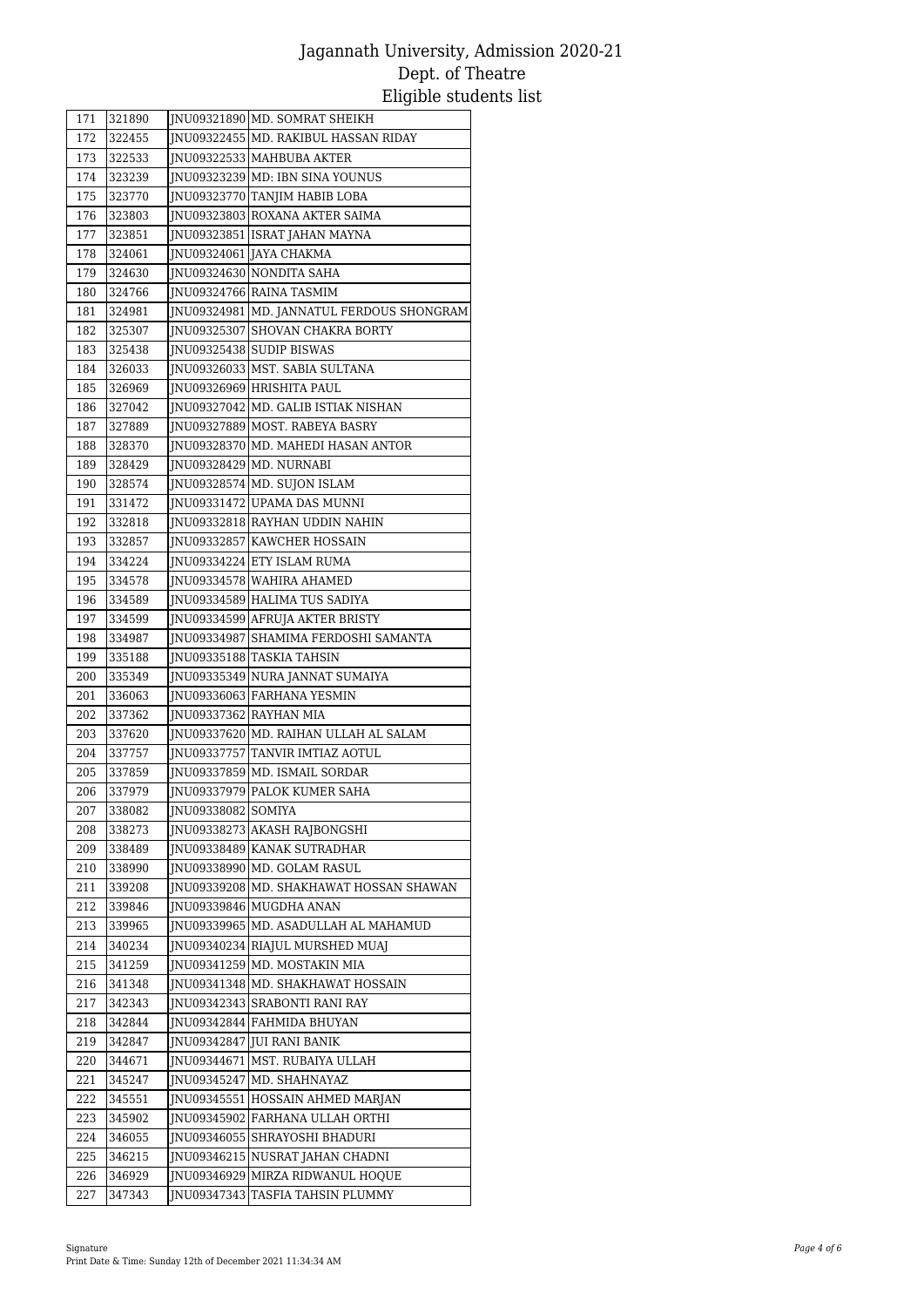| 228        | 347949           |                       | JNU09347949 S.M. ABDULLAH AL FAHAD       |
|------------|------------------|-----------------------|------------------------------------------|
| 229        | 349241           |                       | JNU09349241 MD. SHORIFUL ISLAM SHOVO     |
| 230        | 350735           |                       | JNU09350735 PUSHPITA BISWAS              |
| 231        | 351027           |                       | JNU09351027 PROKRITI DAS                 |
| 232        | 351412           |                       | JNU09351412 RAJIN MD. BABU               |
| 233        | 351588           |                       | INU09351588 M MOHIUDDIN                  |
| 234        | 352531           |                       | JNU09352531 MD. DIDAR ALI SARKER         |
| 235        | 353064           |                       | JNU09353064   INDRANE BISWAS             |
| 236        | 353292           |                       | JNU09353292 CHAPA SARKAR                 |
| 237        | 353424           |                       | INU09353424 SHEKH TANISHA AZIM SHAMONTI] |
| 238        | 353914           |                       | INU09353914 MST. SURAIYA AKTHER          |
| 239        | 353980           |                       | JNU09353980 MOST. NUSRAT HAIDER NIRA     |
| 240        | 354530           |                       | JNU09354530 MD TAMIM HASAN               |
| 241        | 357541           |                       | JNU09357541 MD. RAHED BABU               |
| 242        | 358043           |                       | [INU09358043 MST. BUSHRATUN NAHAR BONNI] |
| 243        | 358099           |                       | JNU09358099 MOST. NUSAIBA NOON           |
| 244        | 358229           |                       | INU09358229 JANNATUL FERDOUS TANNI       |
| 245        | 358708           |                       | JNU09358708 LIMA RANI VOKTI              |
| 246        | 358739           |                       | INU09358739 MST. MUKMA ENNI              |
| 247        | 359211           | JNU09359211 LATA RANI |                                          |
| 248        | 359667           |                       | JNU09359667 ISRAT JAHAN RUNA             |
| 249        | 360452           |                       | JNU09360452 MST. HIYA JAMANI MEDHA       |
| 250        | 360497           |                       | INU09360497 SHIRA JUM MONIRA             |
| 251        | 362410           |                       | JNU09362410 SOILY KARMOKER               |
| 252        | 363332           |                       | JNU09363332 ARSHAD HOSSAIN               |
| 253        | 363705           |                       | JNU09363705 MD.SAMGRAM MOLLAH            |
| 254        | 364007           |                       | JNU09364007 UPAMA HALDER                 |
| 255        | 364540           | JNU09364540 SONIA     |                                          |
| 256        | 364820           |                       | JNU09364820 KHALEDA AKTER HASHI          |
| 257        | 365957           | JNU09500011 JINAT ARA | JNU09365957 MD. PABEL HOSSAIN            |
| 258<br>259 | 500011<br>500535 |                       | JNU09500535 MD. KHALID HASAN ROTON       |
| 260        | 500703           |                       | JNU09500703 MD.JAFNUR HASAN              |
| 261        | 502139           |                       | INU09502139 PALASH AHMED                 |
| 262        | 504167           |                       | JNU09504167 MARIYAM AKTER MILY           |
| 263        | 504397           |                       | JNU09504397 NISHAT ANJUM AKHI            |
| 264        | 505547           |                       | JNU09505547 TULI RANI ROY                |
| 265        | 506180           |                       | JNU09506180 HORI KISHOR ROY              |
| 266        | 508352           |                       | JNU09508352 FARHANA AKTER RIVA           |
| 267        | 508638           |                       | INU09508638 SANJIBUL MOHAMMED ANSARY     |
| 268        | 509673           |                       | JNU09509673 NAVID ISLAM SAKIF            |
| 269        | 512007           | JNU09512007           | MD.SAZZAD HOSSAIN SHOWROUV               |
| 270        | 514352           | JNU09514352           | AFRIN HOSSAIN SHOVA                      |
| 271        | 515718           |                       | JNU09515718 PUJA SARKAR                  |
| 272        | 515795           | JNU09515795           | <b>MIRTTAKA SARKER</b>                   |
| 273        | 516039           | JNU09516039           | <b>SUMIAYA ISLAM</b>                     |
| 274        | 516495           |                       | JNU09516495 SAMIA ISLAM SMRITY           |
| 275        | 517387           | [NU09517387]          | <b>AYSHA AKTER</b>                       |
| 276        | 517636           |                       | JNU09517636 BABLY AKTER                  |
| 277        | 518321           |                       | JNU09518321 MOHAMMAD HABIB               |
| 278        | 518472           |                       | JNU09518472 MD.MEHEDI HASAN EMON         |
| 279        | 518595           |                       | JNU09518595 MD. JUBAER HOWLADER          |
| 280        | 519461           |                       | JNU09519461 MD. TASDID MAIMOORE          |
| 281        | 519837           | JNU09519837           | AL-AMIN RAHMAN                           |
| 282        | 519884           | JNU09519884           | <b>ANTHOR MODAK</b>                      |
| 283        | 521921           | JNU09521921           | <b>OSIT TALUKDER</b>                     |
| 284        | 522025           |                       | JNU09522025 NOURI- E TAHA                |